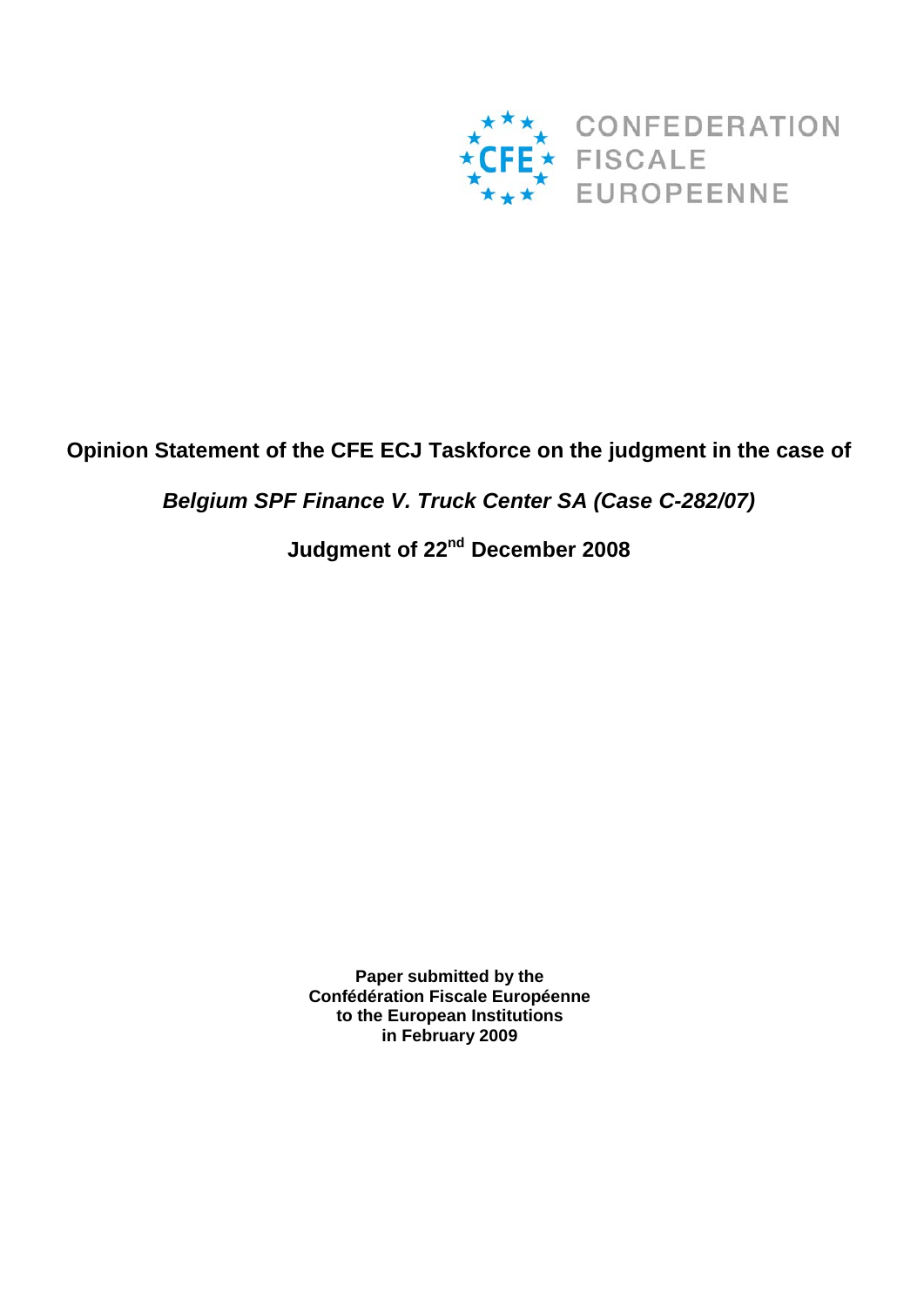*This is an Opinion Statement on the ECJ judgment of Belgium SPF Finance V. Truck Center SA, Case C-282/07, Judgment of the 22nd December 2008[1](#page-1-0) . This Opinion Statement is prepared by the ECJ Taskforce[2](#page-1-1) of the Confédération Fiscale Européenne (CFE). The CFE is the leading European association of 32 national tax advisory organisations representing over 180,000 tax advisers.*

- 1. At first sight, the judgment of the ECJ in "Truck Center" might be thought to have a broad significance for the compatibility with Community Law of withholding taxes on payments of interest to non-residents. However, on a closer analysis it is clear that the case should be regarded as one which turned on a number of rather unique factors. $3$ As such, the case is best regarded as a singularity and of little general significance.
- 2. The CFE Taskforce has given its attention to this case specifically because it might have been thought to support a general principle of withholding tax on interest paid cross-border within the European Union. The Taskforce considered it important to highlight that the case should not be treated as authority for that principle. This is of particular significance to tax advisers throughout Europe as national revenue authorities might otherwise reach an erroneous conclusion about the case.<sup>[4](#page-1-3)</sup>

<span id="page-1-0"></span><sup>&</sup>lt;sup>1</sup> The judgment is by the Fourth Chamber: Judges Lenaerts (President), von Danwitz, de Lapuerta (Rapporteur), Arestis and Malenovský; Advocate General Kokott. It is notable that the decisions in LIDL Belgium (Case C-414/06, judgment of 15<sup>th</sup> May 2008) and <u>Krankenheim Ruhesitz am Wannsee</u> (Case C-157/07, judgment of 23<sup>rd</sup> December 2008) was also issued by the Fourth Chamber with Judge Lenaerts presiding and Judge de Lapuerta as Judge Rapporteur. The task force has commented on the former and intends to comment on the latter case in

<span id="page-1-1"></span>connection with a statement on cross-border loss relief . 2 Members of the taskforce who took part in discussion of this case were: Stella Raventos Calvo, Isabelle Richelle, Philip Baker, Michael Lang, Franck Le Mentec, Albert Raedler and Friedrich Rödler. The views expressed in this statement do not necessarily represent the views of individual members of the taskforce or of organisations with which any of the members are associated.<br><sup>3</sup> These factors include the following: a) the ECJ considered there was no cash-flow disadvantage; b) Belgium

<span id="page-1-2"></span>required tax to be paid by the borrower on interest accrued and not just on interest paid; c) there was no information about any expenses of the lender; d) there was virtually no information about the taxation in the other state (Luxembourg); e) the issue had been superseded by the Interest and Royalties Directive; f) the provision for

<span id="page-1-3"></span> $\frac{4}{1}$  The point should again be emphasised that the specific issue in the case is now covered by the Interest and Royalties Directive, Council Directive 2003/49.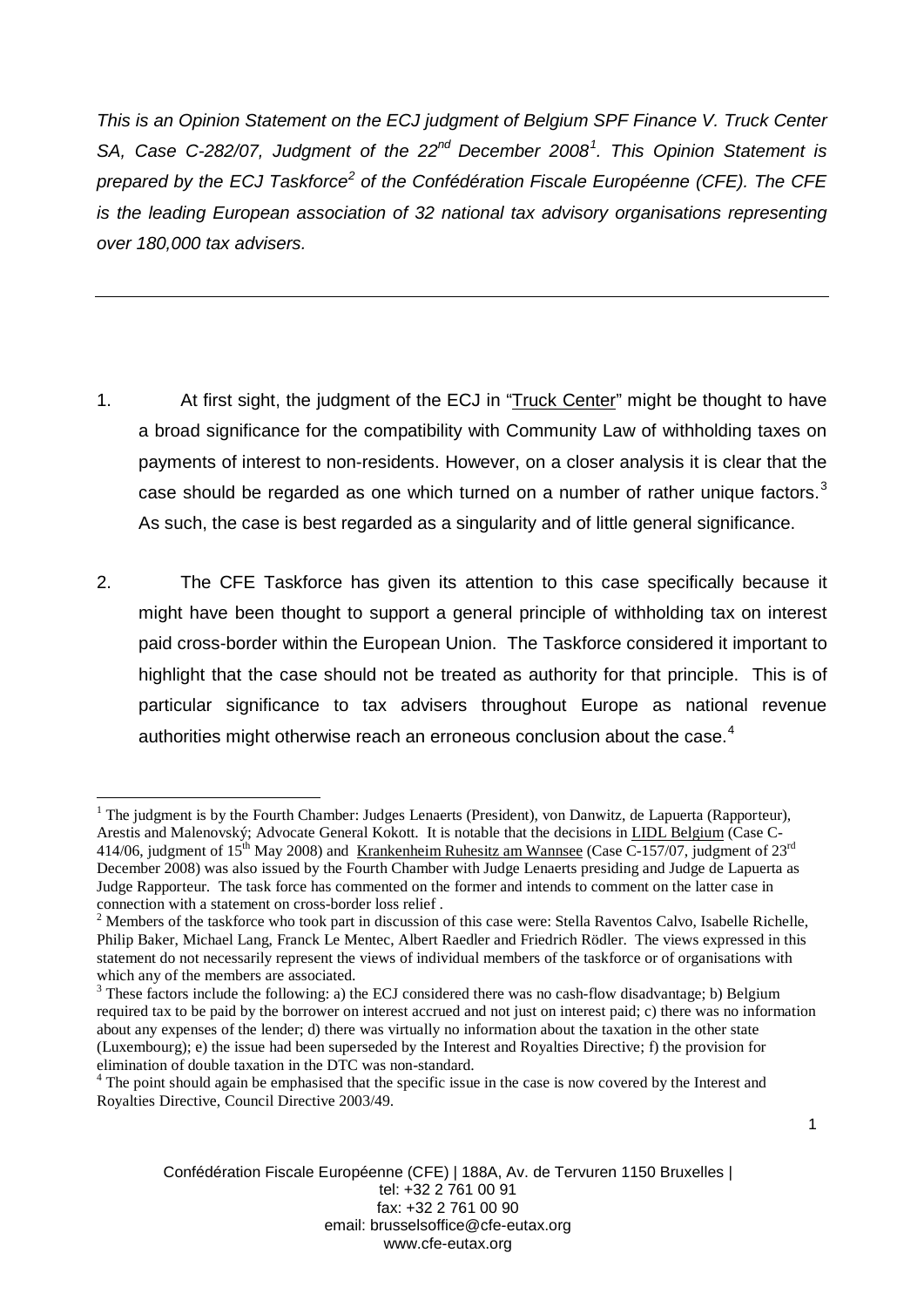### The facts and the reference to the ECJ

- 3. The facts of the case are quite straightforward. Truck Center was a company incorporated and resident in Belgium. It was owned as to 48% by a company incorporated and resident in Luxembourg, Wickler Finances. In February 1992, Wickler Finances lent Truck Center BEF 50m. (approximately €1.25m.), on which interest was payable. During the years from 1994 to 1996, interest on the loan was accrued in its accounts by Truck Center, but not actually paid over.<sup>[5](#page-2-0)</sup>
- 4. In those years, under Belgian law, withholding tax $<sup>6</sup>$  $<sup>6</sup>$  $<sup>6</sup>$  was due on interest payable to</sup> a non-resident, but no withholding tax was due on interest payable to a resident company (or a Belgian permanent establishment of a non-resident company).<sup>[7](#page-2-2)</sup> The obligation to withhold tax applied to interest accrued, and was not limited to interest actually paid.<sup>[8](#page-2-3)</sup> Truck Center failed to pay over such tax on the interest it had accrued. In those years, a Belgian-resident company receiving interest would have been liable to corporation tax at rates of between 28% and 3[9](#page-2-4)%.<sup>9</sup> Under the Belgium-Luxembourg Double Taxation Convention ("the DTC"), the tax at source on interest payable by a

<span id="page-2-4"></span><sup>9</sup> See the Advocate-General's Opinion, paragraph 67. The corporate tax rate was 39% (plus 3% complementary tax, making 41.17%); there was a reduced rate for small companies at progressive rates from 28% upwards.

<span id="page-2-0"></span><sup>&</sup>lt;sup>5</sup> The fact that interest was entered in the accounts but not paid over is stated very clearly both in the Judgment of the ECJ, at para. 13 and the Opinion of Advocate General Kokott at para. 9.

<span id="page-2-1"></span> $6$  The term "withholding tax" is used here, though - to clarify - this is not a separate tax. The liability was to Belgian income tax, which was the liability of the non-resident who received income from a source in Belgium; the payer was obliged to withhold and pay over to the Belgian revenue authorities an amount on account of that non-resident's liability to tax.

<span id="page-2-2"></span> $<sup>7</sup>$  This was due to an exemption from withholding tax for payments to resident companies contained in the Belgian</sup> legislation – the exemption is explained in the Judgment at paras. 6 and 7, and the Opinion of the Advocate General at para. 7. The question referred by the Court of Liège focused on this exemption and the provisions of the DTC, and asked if the exemption taken together with the provisions of the DTC on interest infringed Community law. Thus the ECJ may have been pointed in the direction of examining the tax position of the recipient and the DTC provision by the wording of the question referred to it.

<span id="page-2-3"></span><sup>&</sup>lt;sup>8</sup> This has some resonance with the Commentary to Article 11 of the OECD Commentary which states (at para. 5) that "the term 'paid' has a very wide meaning, since the concept of payment means the fulfilment of the obligation to put funds at the disposal of the creditor in the manner required by contract or by custom." As explained in the Judgment (para. 5) and the Advocate General's Opinion (para. 6), the placing of the interest in an account triggered the obligation to withhold tax, even if the beneficiary could not access that account.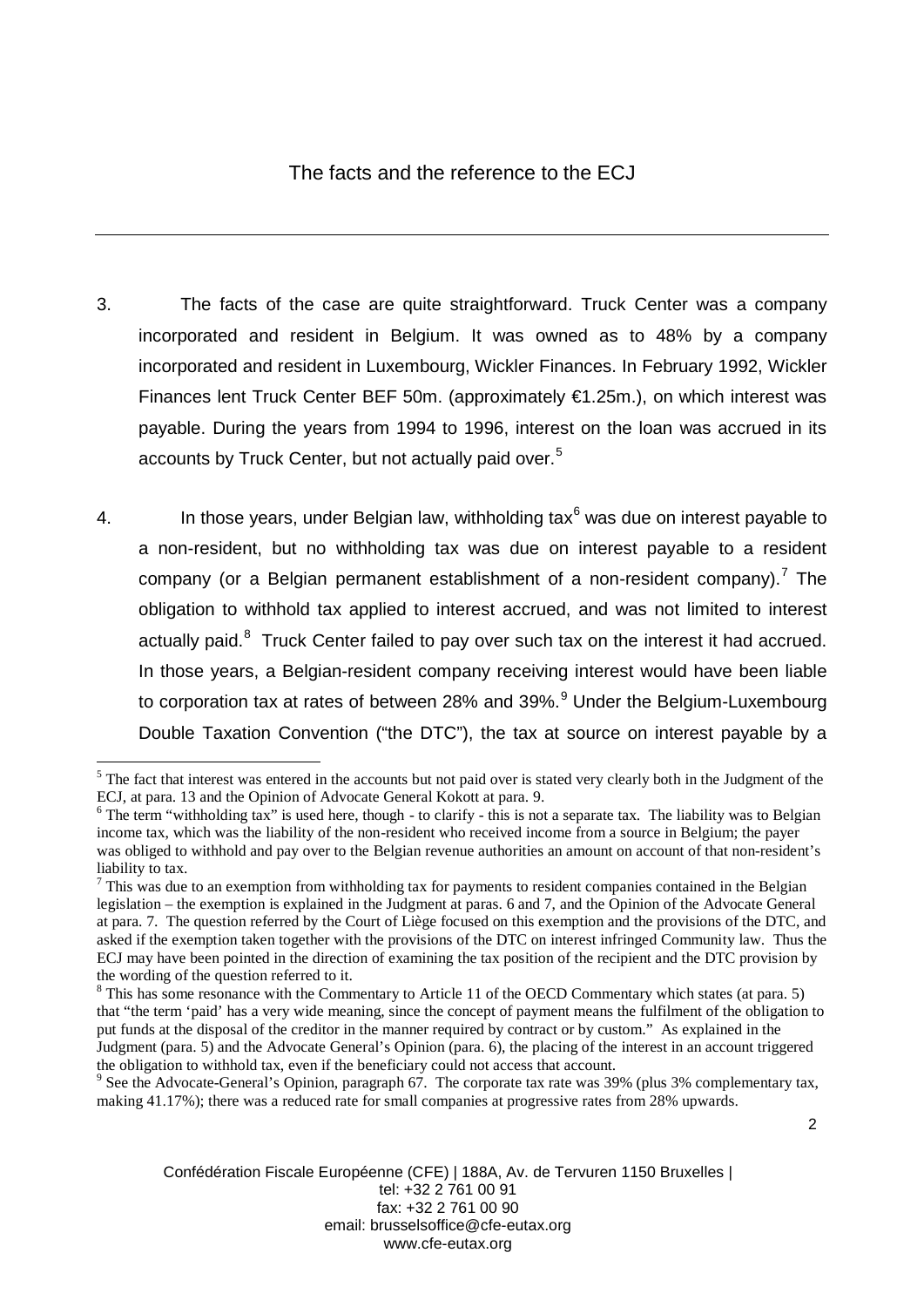resident of Belgium to a Luxembourg company owning more than 25% of its shares was limited to a maximum of 15%. Where a non-resident of Belgium received income from that country which had been subject to tax withheld on payment, the tax withheld was the final Belgian liability.<sup>[10](#page-3-0)</sup>

- 5. In 1997, following an audit, the Belgian revenue authorities assessed Truck Center to the tax which should have been paid with respect to the interest for 1994 and 1995 at 13.39%, and for 1996 at 15%.<sup>[11](#page-3-1)</sup>
- 6. In 2005, Truck Center's challenge came before the Belgian courts, and the Court of Appeal of Liège referred a question to the ECJ for a preliminary ruling. That question asked simply the compatibility with Community Law of a withholding tax on interest paid to a resident of another member state, where no withholding tax applied on interest paid to a resident of Belgium. The ECJ concluded that the Belgian rule was not incompatible with the freedom of establishment or the free movement of capital.<sup>[12](#page-3-2)</sup>

<span id="page-3-0"></span> $10$  That is, the non-resident taxpayer did not have to file a Belgian tax return, and the tax withheld on the gross payment discharged the non-resident's liability to Belgian tax. It also appears that it was not possible (and is still not possible) for the non-resident to file a Belgian tax return and ask for taxation on the net amount, after deducting allowable expenses, and claim repayment of the excess tax withheld. By contrast, where a Belgian resident is subject to tax withheld at source on gross income, it does appear possible to submit a tax return and claim back any excess of tax withheld (where, for example, the taxpayer has not used up their basic exempt amount for tax purposes).

<span id="page-3-1"></span><sup>&</sup>lt;sup>11</sup> It is notable that the rate of tax that should have been withheld was below the maximum rate fixed in the DTC for two of the years and at the DTC maximum rate for the third year. It is understood that the domestic rate of tax to be withheld on interest only rose to 15% in 1996. Thus, for all three years, the limit in the DTC was inapplicable, the domestic law rate being apparently less than or equal to the 15% DTC maximum rate. This demonstrates clearly that a) the withholding tax was imposed under domestic law, and not under the DTC; and b) that the DTC was irrelevant in this situation since the DTC ceiling had no impact. It is a little surprising that this fact appears never to have come out during the hearings.

<span id="page-3-2"></span><sup>&</sup>lt;sup>12</sup> The ECJ first discussed the relevant freedom. The Belgian Court had referred to the free movement of capital, but as the withholding tax of 15% under the DTC applied only where there was a shareholding of 25% or more, the ECJ concluded that the freedom of establishment was engaged. Though necessary, this was a rather sterile discussion as there was no suggestion that there would have been any difference in the outcome no matter which of the freedoms had applied. If one considers the position a little further, however, the Belgian court may have referred to the correct freedom. First, the lender held 48% of the shares in Truck Centre; if the remaining 52% of the shares were held by an unassociated company, then the 48% would not have given Wickler Finances control (assuming actual control is necessary to satisfy the freedom of establishment's test of substantial influence). Secondly, the rates of 13.39% and 15% were the domestic rates, disregarding the treaty, then the treaty provision – and the requirement of a 25% shareholding – was entirely irrelevant: as explained, the DTC ceiling was not engaged. Finally, if the real question is whether a borrower from a non-resident company had to withhold tax on interest accrued, while a borrower from a Belgian company did not, then the key issue was the source of the loan, not the level of withholding tax: that is better seen as a free movement of capital issue.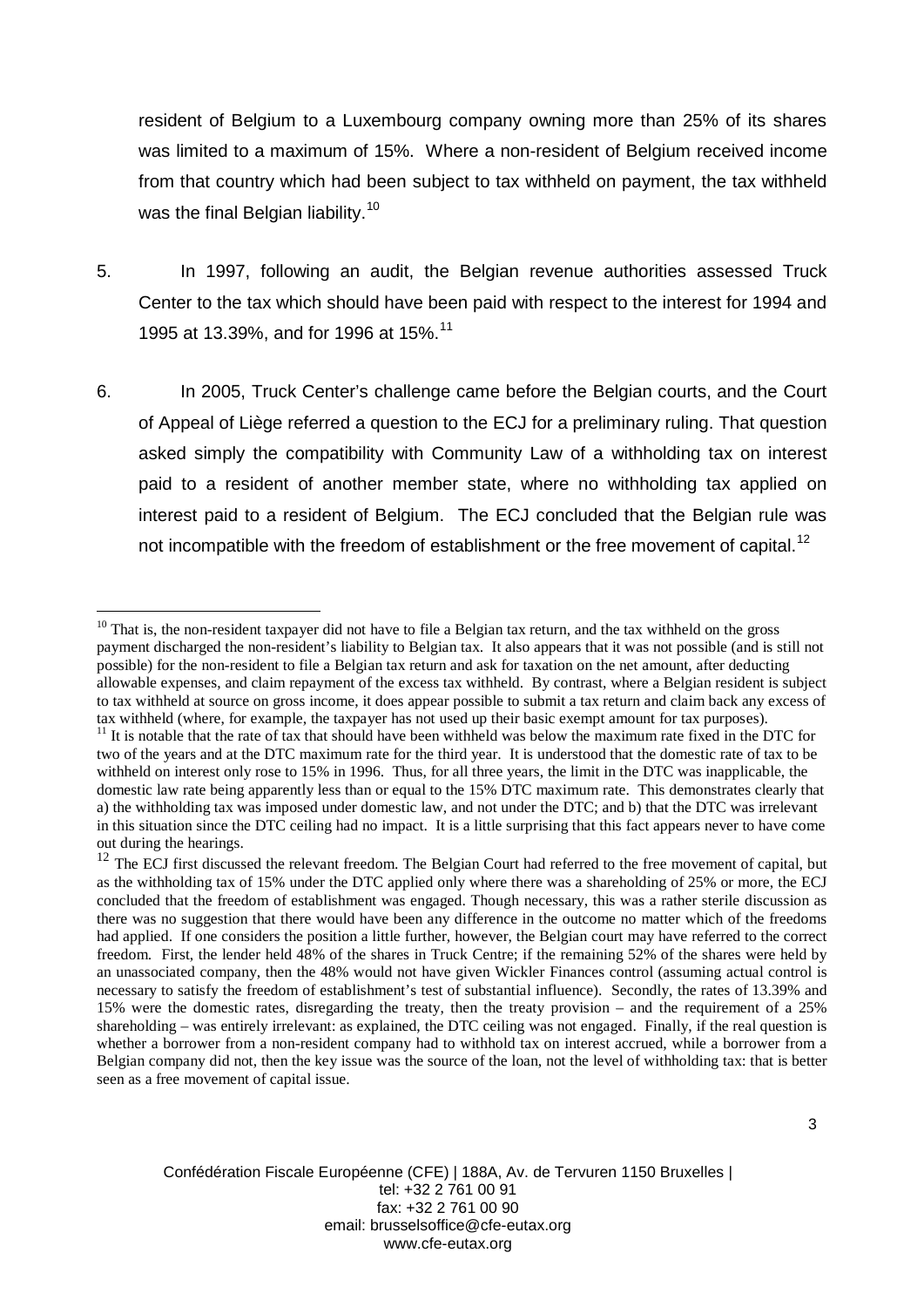7. The ECJ answered the single question in a very brief fashion, with relatively little analysis. The judgment is less than convincing.

### *Regarding the objectively comparable situation of the Luxembourg and Belgian companies*

8. After having confirmed that the freedom of establishment was applicable in the present case, the ECJ then applied a discrimination analysis (at paragraphs 36 to 48 of the Judgment) and asked if a Luxembourg company and a Belgian company receiving interest were in an objectively comparable situation. Though this follows the approach taken by the Advocate General, it is doubtful if this was the correct approach. The ECJ's approach focuses on the taxation of the lender who receives the interest. However, the question referred by the Belgian court related to the obligation of the borrower to pay over an amount in respect of tax when it accrues interest payable to a non-resident. The true comparison would have involved a discussion whether a Belgian borrower would have to pay over an amount in respect of tax when accruing interest payable to a Belgian lender. While it is correct that the tax was paid over in respect of an ultimate liability of the Luxembourg lender, the question itself<sup>[13](#page-4-0)</sup> referred only to the obligation imposed on the borrower to withhold tax.<sup>[14](#page-4-1)</sup>

<span id="page-4-0"></span> $13$  This is clear from the way that the ECJ rephrased the question at para. 21 as follows: "By its question, the referring court asks, in essence, whether Articles 73b and 73d of the Treaty preclude legislation of a Member State which provides for the retention of tax at source on interest paid by a company resident in that Member State to a recipient company resident in another Member State, while exempting from that retention interest paid to a recipient company resident in the first Member State."

<span id="page-4-1"></span> $14$  In fact, to go further, the real comparison is with a Belgian lender that failed to withhold tax to a Luxembourg lender and a similar lender who failed to withhold tax to a Belgian lender. The failure was disclosed here in an audit procedure, and presumably involved the payment of interest and penalties. In the case of the loan from a Belgian lender, presumably there would have been no disclosure in an audit (there being no obligation to withhold in the first place), no interest and no penalties.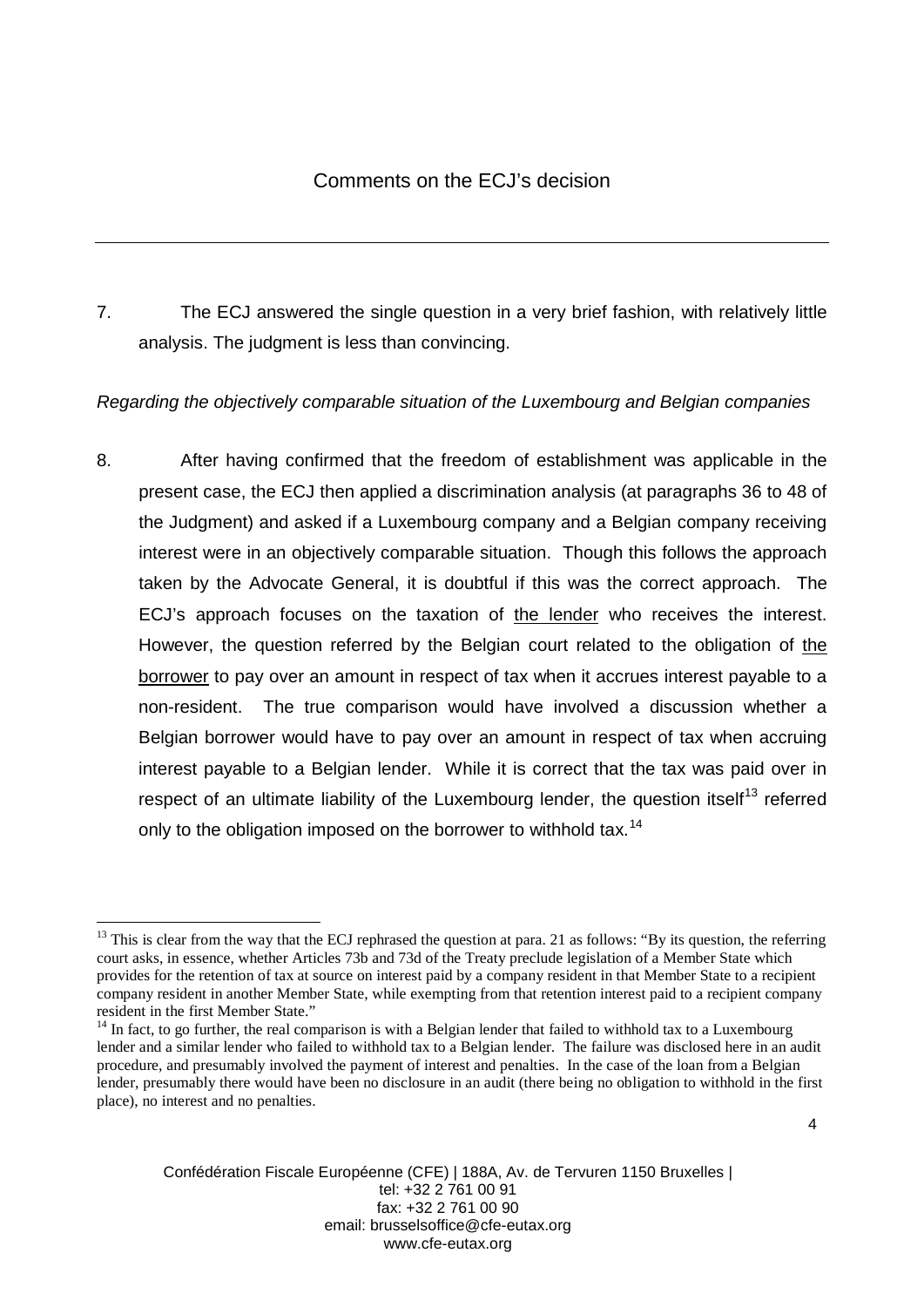- 9. Focusing on the correct comparison is particularly significant when considering any cash flow advantages or disadvantages (discussed below).
- 10. If the Court had focused only on the borrower, then the analysis might have been quite simple. In the normal situation where a withholding tax is imposed on interest which is actually paid over (and not merely accrued) to the lender, the borrower is no worse off as a result of this withholding tax than if none were imposed. This is because the borrower is usually allowed to treat the tax withheld as part satisfaction of its obligation to pay interest.<sup>15</sup> To take an example: suppose a borrower has borrowed 8,000,000 at 5% interest. The interest obligation is 400,000 per annum, or 100,000 per quarter. If there is a 15% withholding tax, then each quarter the borrower pays to the lender 85,000 and to the revenue authority 15,000: the 15,000 is paid in respect of the lender's liability to tax in the state of source, and is accepted in part-satisfaction of the obligation to pay the interest. If there were no similar withholding tax in a purely domestic situation, the borrower would simply pay the lender 100,000 – the borrower is no worse off.[16](#page-5-1)
- 11. The position is different, however, where as in the facts of this case the withholding tax is imposed on interest which is accrued but not paid. In that scenario, the borrower must pay the 15% withholding tax to the revenue authority, even though it pays nothing to the lender; this is different from the purely domestic situation where there is no withholding tax so that the borrower pays nothing (neither to the revenue authority nor to the lender).
- 12. The critical, and special factor in the Truck Center case was that the withholding tax was imposed on interest accrued, while there would have been no such tax liability on the borrower if the lender was a Belgium resident. That was a special feature of

<span id="page-5-0"></span><sup>&</sup>lt;sup>15</sup> We ignore the possibility that the loan agreement might have a gross-up clause by which the borrower agrees to pay the same amount, net of any tax withheld, as if there was no withholding tax. Such a clause will always make a cross-border borrowing more expensive than domestic borrowing where there is no withholding tax: it raises interesting questions of how far private agreements may create a situation which is incompatible with the fundamental freedoms.

<span id="page-5-1"></span><sup>&</sup>lt;sup>16</sup> In fact, the cross-border borrower may be slightly better off if, for example, the tax withheld need only be paid over to the revenue authority say 14 days after the interest was paid. The borrower than has 14 more days use of the tax funds.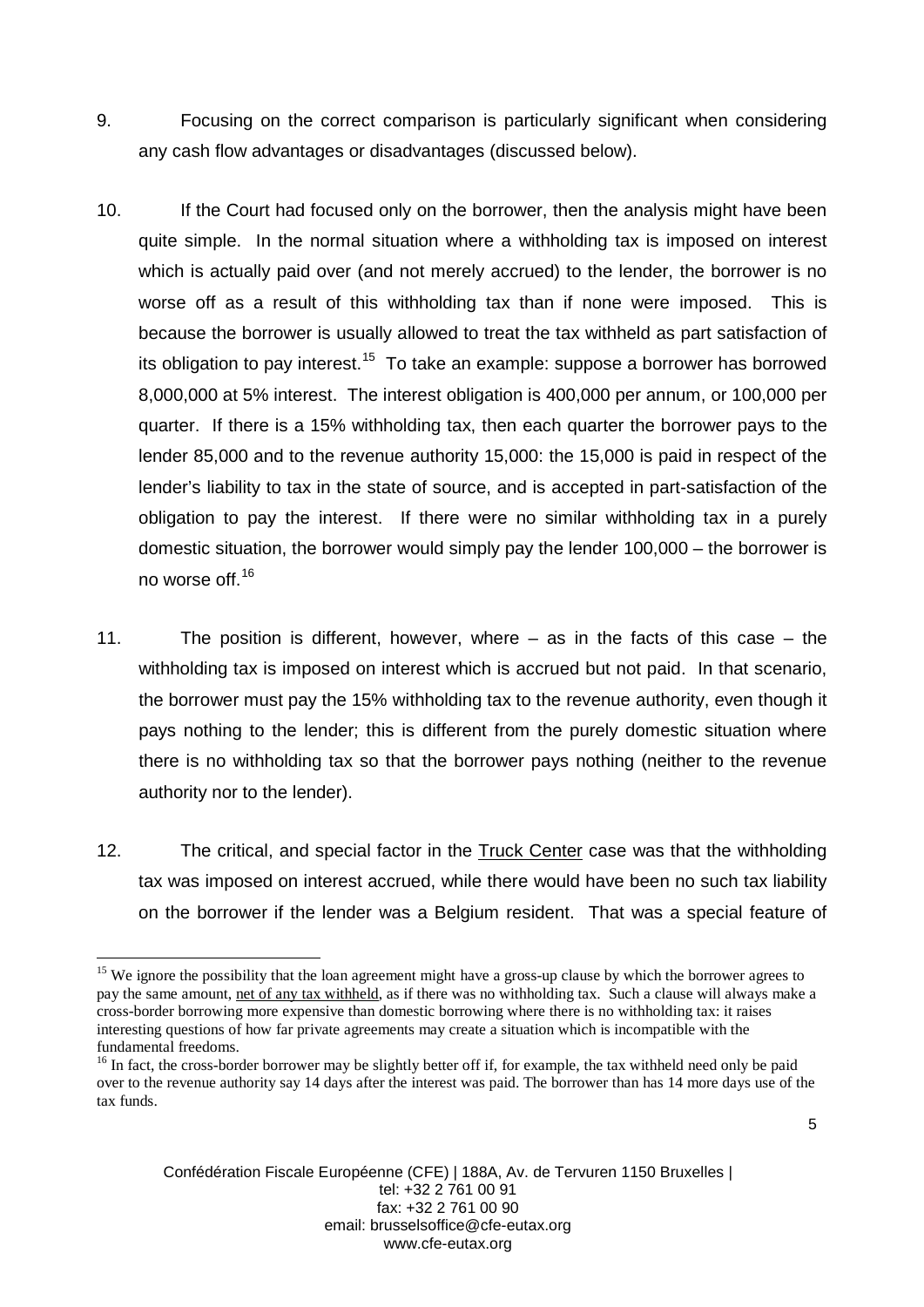this case and it was, one suspects, the reason why Truck Center raised the issue of Community law in the first place.<sup>[17](#page-6-0)</sup>

- 13. Thus the answer the Court should have given, on a correct analysis of the issue and the question actually posed, was this: it is not incompatible with the free movement of capital (or the freedom of establishment) to impose a withholding tax obligation on a borrower who actually pays (and does not merely accrue) interest to a non-resident, even when there is no withholding tax on payment of interest to a resident lender. However, it is not compatible to impose a withholding tax on interest which is accrued (and not actually paid over) to a non-resident where there is no equivalent withholding tax on interest accrued to a resident lender.<sup>[18](#page-6-1)</sup>
- 14. The Court however, did not take this route, but focused on the tax position of the lender. The Court began its analysis by noting that the situations of residents and nonresidents are, as a rule, not comparable (see paragraph 38). With respect to individuals, the ECJ's jurisprudence has significantly developed on this point since the

Confédération Fiscale Européenne (CFE) | 188A, Av. de Tervuren 1150 Bruxelles | tel: +32 2 761 00 91 fax: +32 2 761 00 90 email: brusselsoffice@cfe-eutax.org www.cfe-eutax.org

<span id="page-6-0"></span> $17$  Again it is worth noting that it was not the lending company that received the interest that was complaining to the Belgian courts or the ECJ. The Luxembourg lender might have complained that it suffered a disadvantage when compared to a Belgian lender: for example, a cash-flow disadvantage or the disadvantage of not being able to deduct its expenses in a net calculation. That would have been a situation similar to say, Gerritse (Case C- 234/01). However, that wasn't what was happening here. The lender was not the complaining party (after all, its interest had been accrued in the accounts of the Belgian company in which it had a 48% shareholding). If it suffered a disadvantage here, it was simply that the liability to tax and interest and penalties depreciated its shareholding in the Belgian company.

<span id="page-6-1"></span><sup>&</sup>lt;sup>18</sup> Though the question referred only asked about the borrower company and the obligation to withhold tax, a comprehensive answer would also have taken account of the position of the lender company as well. After all, both the Luxembourg lender and the Belgian borrower enjoyed the fundamental freedoms, and an ideal solution should ensure that neither suffers a disadvantage in Belgium and neither suffers from an infringement of the freedom enjoyed by itself or by its counterparty. Thus the Belgian company should not be disadvantaged because it borrowed from a Luxembourg company, or the Luxembourg company disadvantaged in Belgium (and, arguably, not in Luxembourg either) because it is a non-resident lender. Thus a truly comprehensive answer might be:

<sup>&</sup>quot;It is not incompatible with the free movement of capital (or the freedom of establishment) to impose a withholding tax obligation on a borrower who actually pays (and does not merely accrue) interest to a nonresident, even when there is no withholding tax on payment of interest to a resident lender. However, it is not compatible to impose a withholding tax on interest which is accrued (and not actually paid over) to a non-resident where there is no equivalent withholding tax on interest accrued to a resident lender. Where a withholding tax is imposed in conformity with these principles, it is still for the national court to reassure itself that the non-resident lender is not disadvantaged under the tax system of the state of residence of the payer of the interest by comparison with a resident lender (for example, with respect to the timing of payment of tax or the effective rate of tax or the ability to deduct expenses when computing the lender's final tax liability".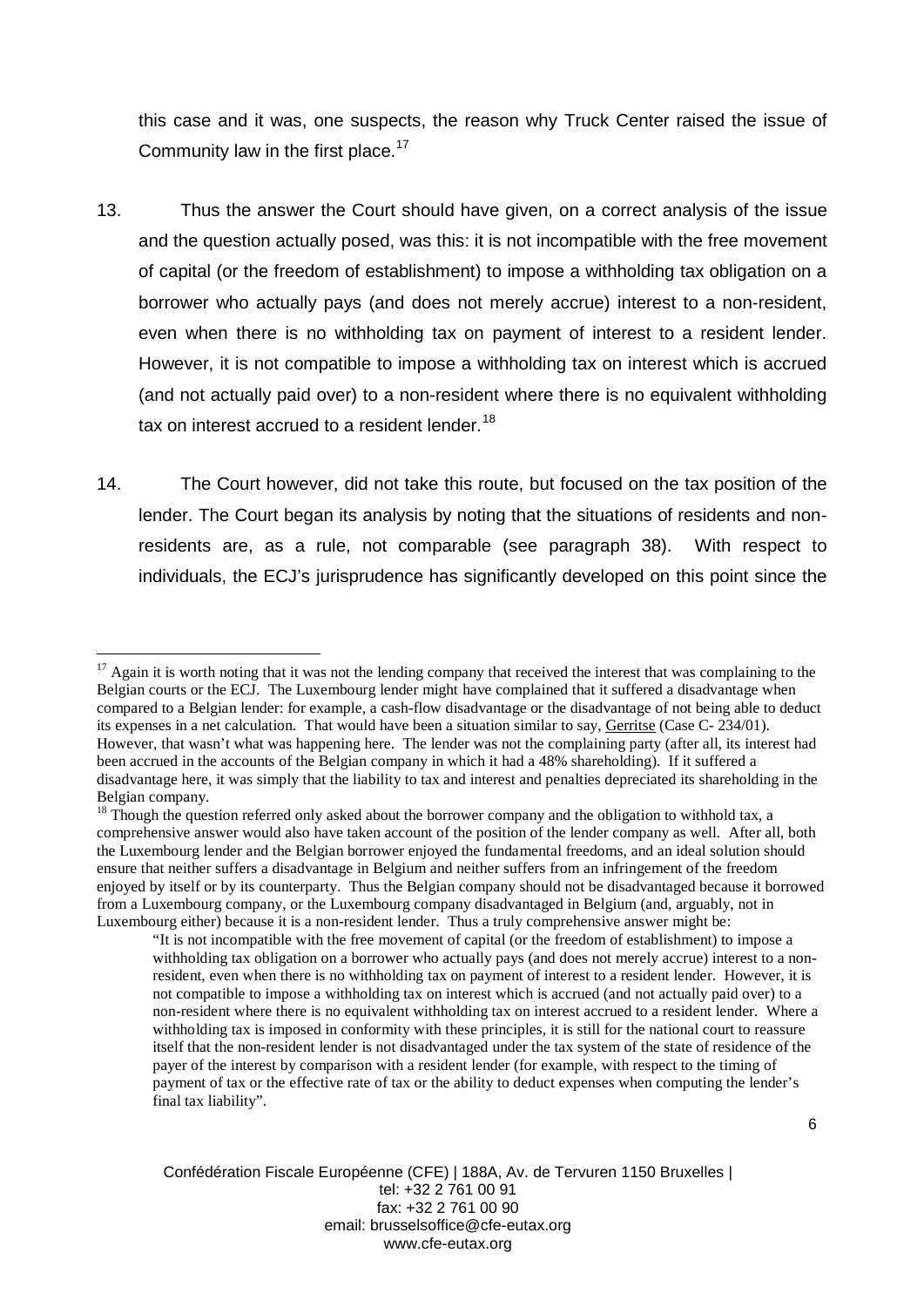judgments in <u>Schumacker<sup>[19](#page-7-0)</sup></u> and Wielockx<sup>20</sup>, cited by the Court.<sup>[21](#page-7-2)</sup> The ECJ is not, of course, saying that it is sufficient simply that a rule applies differently to residents and non-residents: there must be some difference between the resident and non-resident which makes their positions not objectively comparable.

- 15. Here, at the heart of the ECJ's decision, the Court points to three differences which, according to its view, confirm that the positions were not objectively comparable.
- 16. First, the position of the Belgian State is different in that it taxes a Belgian resident on grounds of residence, but a Luxembourg resident in its capacity as the state of source.<sup>[22](#page-7-3)</sup> With the greatest of respect, this is simply recognising that residents are taxed on a residence basis, while non-residents are taxed on a source basis (i.e. only on income having its source in Belgium). It amounts to saying that residents and non-residents are different because residents and non-residents are different.
- 17. Secondly, the Belgian company receiving interest and the Luxembourg company were different because they were subject to two distinct charges which rest on separate legal bases.<sup>[23](#page-7-4)</sup> The Belgian company was subject to corporation tax along with

<span id="page-7-2"></span><span id="page-7-1"></span>

<span id="page-7-0"></span><sup>&</sup>lt;sup>19</sup> Case C-279/93, decision of 14<sup>th</sup> February 1995.<br><sup>20</sup> Case C- 80/94, decision of 11<sup>th</sup> August 1995.<br><sup>21</sup> One of the issues which the Court should have faced is how far the jurisprudence that has developed in respect individuals should apply equally to companies (e.g. C-311/97 – Royal Bank of Scotland). For individuals, one of the developments of the jurisprudence is to recognise that it is only for the state of residence to grant tax reliefs that relate to the personal and family circumstances of the taxpayer; that is clearly inapplicable to companies. Similarly, company taxation may be flat-rate (or have a limited degree of progression, with a small company rate), while taxation on individuals is progressive, reflecting the ability to pay principle. Progressive tax rates require account to be taken of all income, and are more appropriate to the state of residence, while flat rate tax may be appropriate for

the state of source.<br> $22$  See para. 42 of the Judgment.

<span id="page-7-4"></span><span id="page-7-3"></span><sup>&</sup>lt;sup>23</sup> See paras. 43 to 46 of the Judgment. The exact wording used by the Court (in the English version) was: "On the other hand, the Belgian State retains at source withholding tax on interest paid by a resident company to a nonresident company pursuant to the discretionary power which, by virtue of the Belgium-Luxembourg Convention, the Belgian State and the Grand Duchy of Luxembourg have mutually reserved for themselves in the allocation of their powers of taxation." In fact, this is not accurate. For the years in question, the resident and the non-resident were subject to the same corporate income tax under the Belgian Income Tax Code of 1992. The rules for taxation were basically similar, with the exception, for example, of the fact that the rate of tax on non-residents was the rate at which the payer was required to withhold tax: see Art. 248 of the Code. Also, as explained above, the withholding tax rates of 13.39% in 1994 and 1995 and 15% in 1996 were the rates under domestic law – there was no exercise of a "discretionary power": the DTC ceiling had no application in this case as the domestic law rate did not exceed the DTC rate.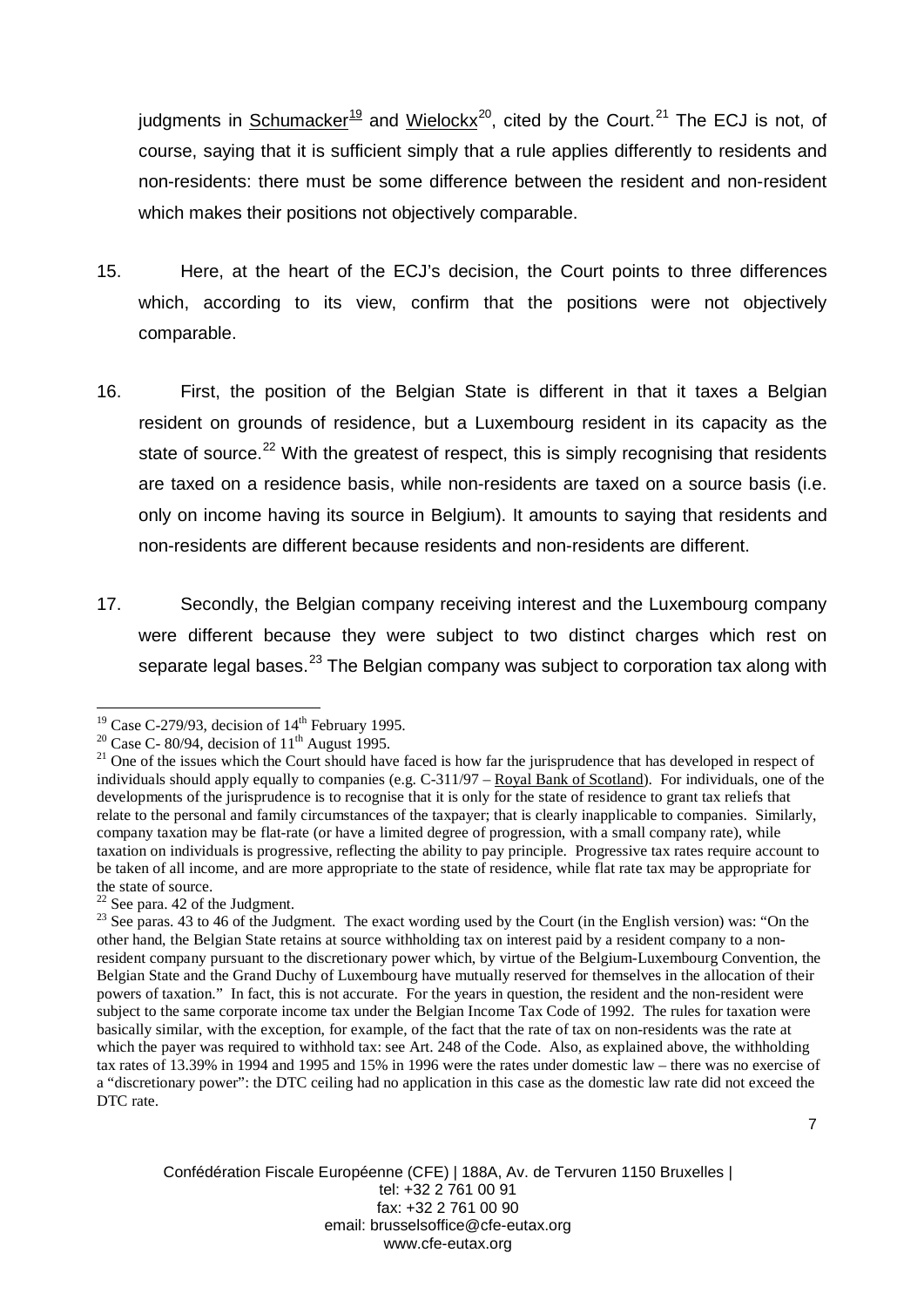the company's other income, while the Luxembourg company was subject to withholding tax at source in accordance with the provisions of the DTC. $^{24}$  $^{24}$  $^{24}$  Looked at from the point of view of the lender, that is simply and precisely a description of the difference in treatment which is the subject of the alleged discrimination. Again, it amounts to saying that a resident and a non-resident are different because a resident and a non-resident are different.

- 18. Finally, a Belgian company would be different from a Luxembourg company because the Belgian company could be subject to direct recovery of tax in Belgium while recovery from a Luxembourg company required the assistance of the Luxembourg revenue authorities.<sup>[25](#page-8-1)</sup> That is generally the case for resident and nonresidents: in the case of a non-resident, unless tax is withheld at source (or the non-resident has other assets in the state of source, against which the tax can be levied<sup>[26](#page-8-2)</sup>), it can normally only be recovered through co-operation of the revenue authority of the state of residence of the recipient. Again, this amounts to saying that residents and non-residents are different because residents and non-residents are different.
- 19. None of the suggested differences comes even close to explaining why a resident and a non-resident are not objectively comparable.
- 20. If the ECJ were correct, then the logical consequence of this decision is that residents and non-residents are never in an objectively comparable position, so that it is always possible to apply different tax rules to residents and non-residents. A resident

<span id="page-8-0"></span> $24$  Without being too harsh, it is arguable that the ECJ misunderstood – once again – the way in which a double taxation convention works. The convention does not give a contracting state a right to tax, or provide a basis for tax jurisdiction, or even give a "discretionary power" (see para. 45 of the Judgment) to impose tax. The jurisdiction to impose tax is a reflection of the sovereignty of each state, and tax is always imposed under provisions of domestic law. By a tax treaty, the two contracting states agree to coordinate the exercise of their sovereignty to impose taxes (in the source state by renouncing its right to tax or by limiting that right) in order to achieve certain purposes, chiefly the avoidance of double taxation. In this case, Belgium had sovereign power to impose tax on interest having its source in Belgium; it imposed that tax under its domestic law (including the domestic-law-based procedure of collecting tax by payment by the borrower); but it agreed by the DTC to limit the exercise of that sovereignty to a maximum tax charge of 15%. This can be seen in part by the fact that in the first two years at issue – 1994 and 1995 – the tax charge was 13.39% and in 1996 the domestic tax charge was 15%; i.e. the domestic law charge never in any year reached the level where the ceiling in the DTC became relevant.<br><sup>25</sup> See paras. 47 and 48 of the Judgment.

<span id="page-8-1"></span>

<span id="page-8-2"></span><sup>&</sup>lt;sup>26</sup> In fact, the Luxembourg lender did have other assets in Belgium here against which enforcement could take place – viz. the shareholding in the Belgian company and the accrued interest in the accounts of the borrower.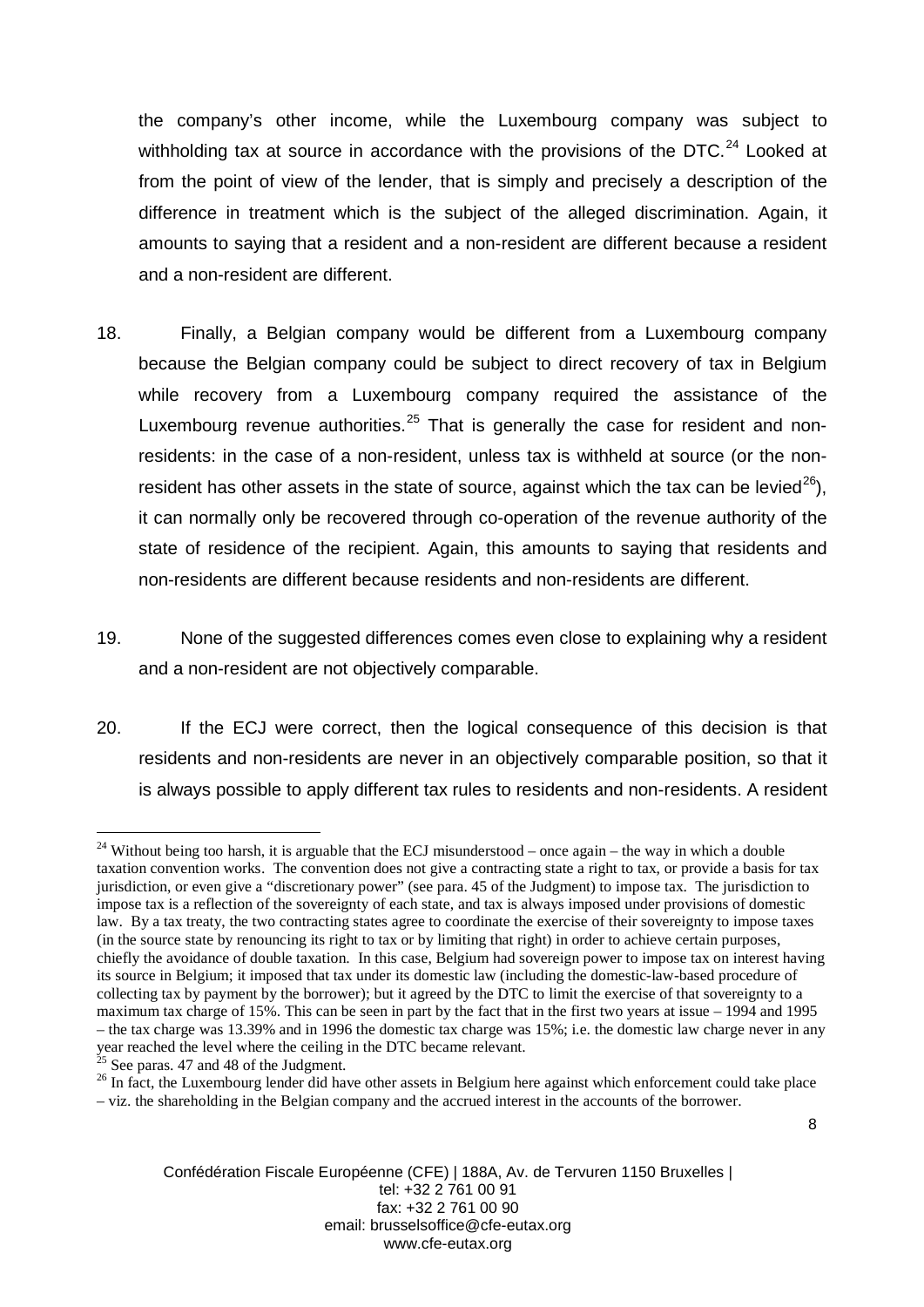is always potentially liable to tax on worldwide income, while a non-resident is liable to tax on local source income only; residents and non-residents may be subject to two distinct charges which may rest on separate legal bases; and recovery of tax from a non-resident (if not withheld at source) always requires the assistance of a foreign revenue authority. Such a position would clearly not be consistent with prior ECJ case law. If the reasoning of the ECJ were correct, it would be hard to see how a resident and a non-resident could ever be objectively comparable.<sup>[27](#page-9-0)</sup>

### Regarding the lack of a disadvantage

- 21. In a single paragraph (paragraph 49) the ECJ adds that, in addition to the fact that the situations of the resident and the non-resident are not objectively comparable, the difference in treatment does not necessarily procure an advantage for the resident recipient. Two points are made here, both of which reflect special factors in this case.
- 22. First, there was said to be no cash flow advantage because Belgian companies were obliged to make prepayments of corporation tax on a similar timescale to the obligation to withhold tax on interest.<sup>[28](#page-9-1)</sup> The ECJ does not explain this in detail, but it is explained more fully by the Advocate-General in her opinion at paragraph 49. The

<span id="page-9-0"></span> $27$  The point might again be made, however, that the Court was making the wrong comparison. The question referred did not raise the taxation of the non-resident recipient of the interest, but of the Belgian payer of interest who had to withhold tax in this situation but not in a domestic situation. This is different, for example, from Gerritse (Case C-234/01) or Scorpio (Case C-290/04) or Centro Equestre (Case C-345/04), all of which involved taxation of the nonresident taxpayer, and not the obligation to withhold tax on the resident payer.

<span id="page-9-1"></span> $28$  This assumes that a cash flow disadvantage may be a relevant factor, which is uncertain following the judgment in LIDL Belgium (Case C-414/06, judgment of  $15<sup>th</sup>$  May 2008 – see the Opinion Statement of the CFE Taskforce, published in (2008) *European Taxation*)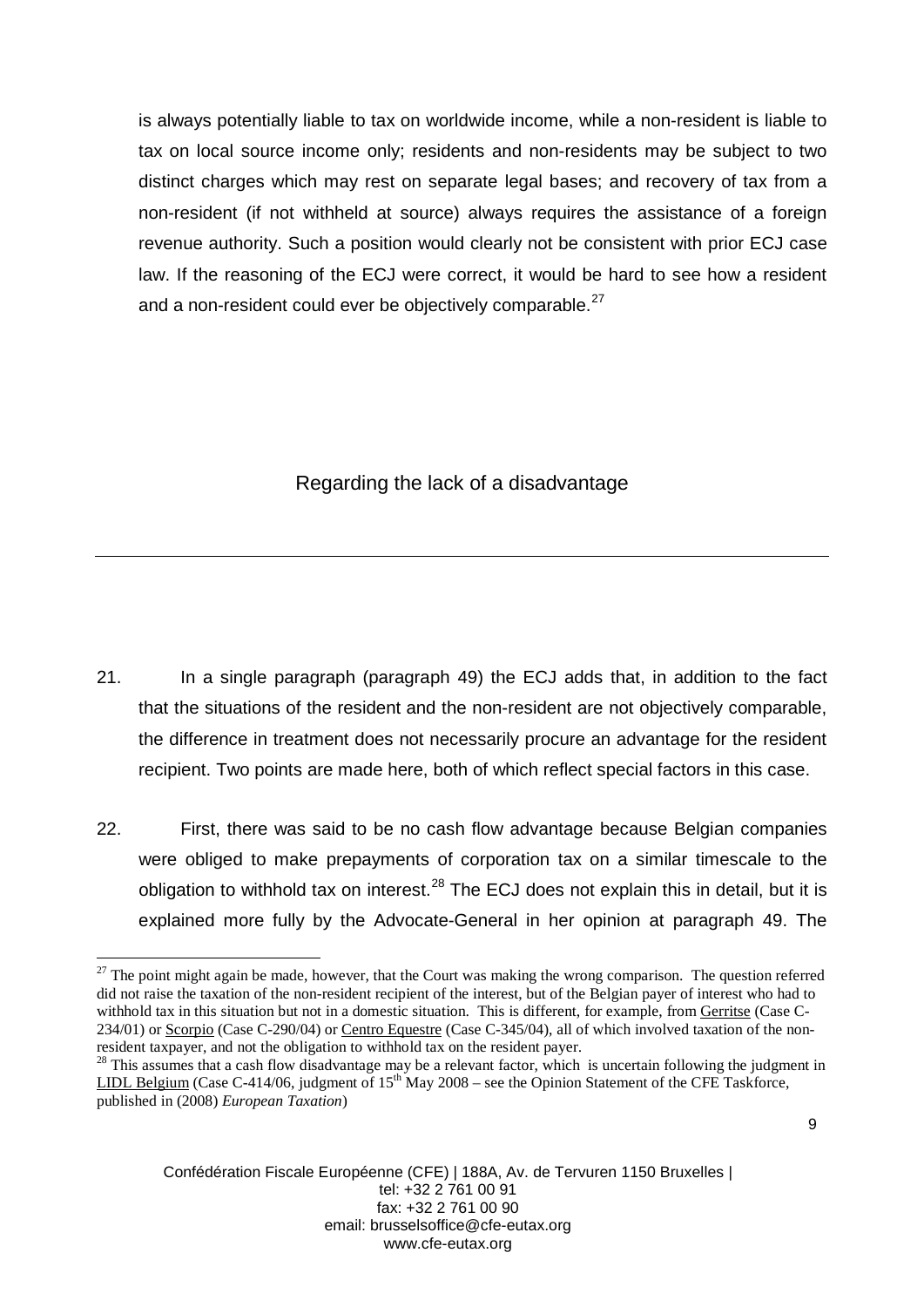system of advance payments of corporate tax – *versements anticipés -* is a feature of the Belgian tax system under which companies make quarterly payment on account of their tax.[29](#page-10-0) Even then, the timing of the obligation is not the same: the *versements anticipés* are payable at the end of the quarter, the tax payable on interest was due 14 days after the interest was paid or accrued. Thus there might be a 2 ½ month difference in the timing of the payment. The Court's conclusion that there was no cash-flow disadvantage in practice may be seen as a unique feature of this case. $30$ 

- 23. The cash-flow comparison also highlights how important it was for the Court to make the correct comparison. The question referred by the Belgian court asked only about the borrower's obligation to withhold tax; the comparison should have been with the timing of the cash flows for the borrower when the funds were borrowed from a Belgian lender (and not the timing of payment of tax by a Belgian lender).
- 24. Secondly, there was no advantage to a Belgian company since the "amount of withholding tax deducted from the interest paid to a non-resident company is significantly lower than the corporation tax charged on the income of resident companies which receive interest". This is not correct: it is not the *amount* of withholding tax which is significantly lower, but the *rate* of tax (13.39% or 15%, when compared with 28% to 39% corporation tax in the years in question). However, that shows the fallacy of looking at this question *in vacuo* without having regard to the question of whether the tax was imposed on a gross or a net basis. A 15% tax on gross interest may very well yield a significantly larger amount of tax than, for example, a 39% tax charge on net interest.
- 25. The whole issue of gross versus net tax base, and whether there would have been allowable expenses, is absent from the Judgment, which is another unique feature which weakens the authority of this case. The question of expenses was

<span id="page-10-0"></span><sup>&</sup>lt;sup>29</sup> Not all Member States have a similar system; for the States represented in the taskforce, Austria, Germany and Spain have this system, as does the UK (but only for large companies).

<span id="page-10-1"></span>If one considers this further, there could have been a significant cash-flow difference. Truck Center was required to withhold tax within 14 days of accruing interest; there was no information as to when a Belgium company would have to pay tax on interest payable to it but not actually paid. If the Belgian lender did not pay tax on interest on an accruals basis (but only on a receipts basis), then the Belgium company borrowing from a non-resident lender might suffer a significant disadvantage.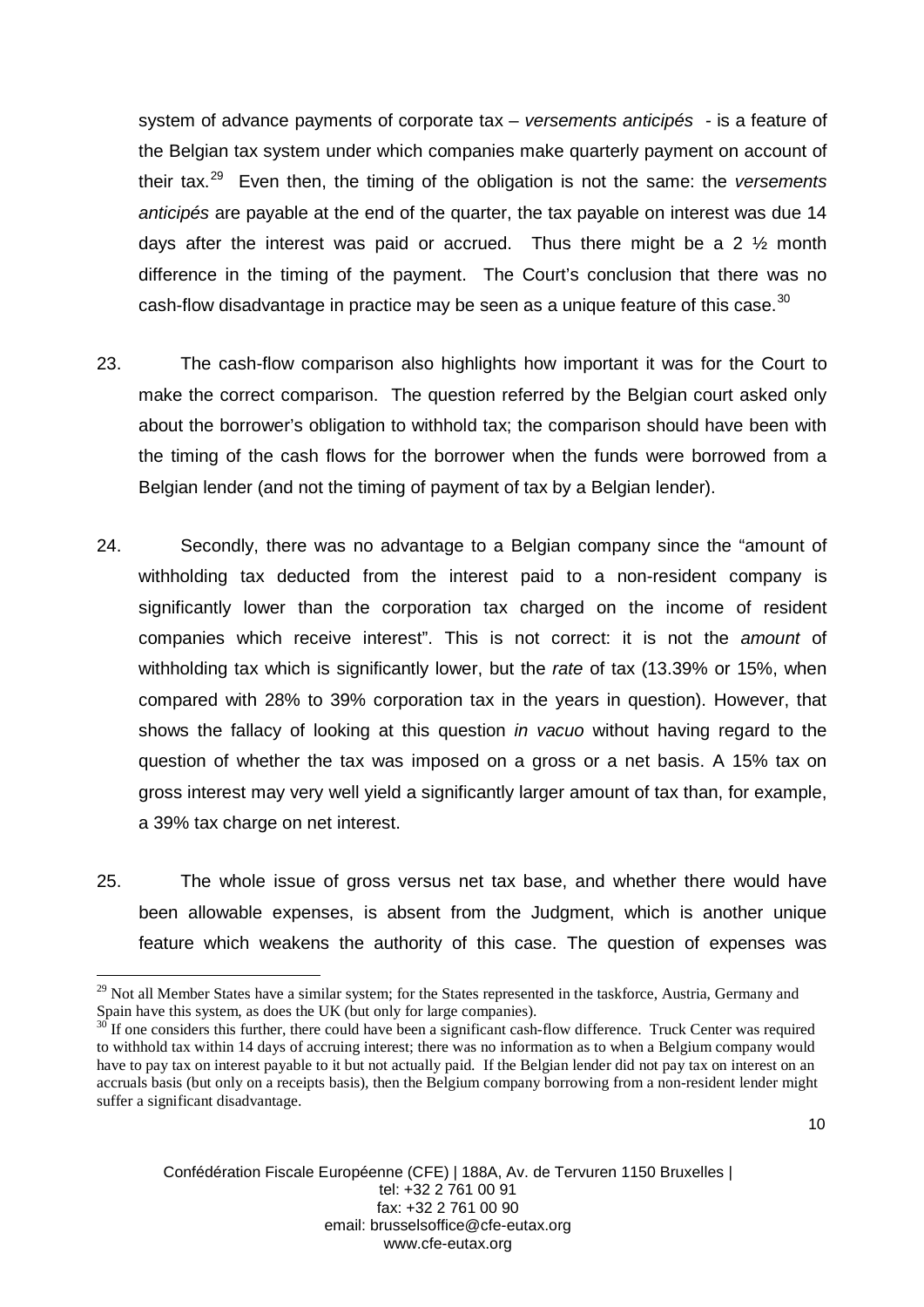discussed by the Advocate-General, but in a less than satisfactory fashion<sup>[31](#page-11-0)</sup>. It is true that the order for reference said nothing about expenses or the deduction of expenses.<sup>[32](#page-11-1)</sup> However, it would always have been open to the ECJ to say that the national court (which could find as a fact whether there were any relevant expenses) should satisfy itself that, in practice, the tax burden on the non-resident lender was no greater than the tax burden on a Belgian-resident lender.

- 26. To take an example, let us suppose that Truck Center had borrowed the BEF 50m. and the interest rate on the loan was 5%, so that the Belgian company paid BEF 2,500,000 in interest per year. Suppose now that the Luxembourg parent had borrowed the BEF 50m. from a bank at 4% interest, and had an interest charge of 4% to the bank. The Luxembourg company would have had a cost of BEF 2,000,000. If the parent company were in Belgium, it would have been taxed on its net profit of BEF 500,000 at a maximum of 39%, i.e., a tax charge of BEF 195,000. However, the withholding tax at 15% on the interest of BEF 2,500,000 would have been BEF 375,000.
- 27. If one takes the financial outcome comparison a step further, then account should also be taken of the position in Luxembourg. In the years in question, a Luxembourg company was liable to corporation tax at  $34.2\%$ <sup>[33](#page-11-2)</sup> on interest derived from abroad. Suppose that a Luxembourg company had borrowed BEF 50m. $34$  from a bank at 4% and lent to a Luxembourg subsidiary, then the Luxembourg tax on the net turn on the transaction would have been BEF 171,000.

<span id="page-11-0"></span> $31$  At paragraphs 70 to 71 of her Opinion she expressed the view that there are scarcely likely to be significant operating expenses in connection with loan transactions between associated undertakings. With the greatest of respect, this is not necessarily correct: it is highly likely that the parent company would have borrowed funds to lend to its Belgian subsidiary, and would have had a significant interest expense. In fact, one of the biggest problems in practice in international taxation is the imposition of withholding taxes on gross payments of interest (and sometimes also of royalties) where the recipient has borrowed (or has acquired the intellectual property by licence) and is taxed in its state of residence only on the small turn resulting.

<span id="page-11-1"></span> $32$  Arguably, the issue of expenses was irrelevant if one focused only on the obligation to pay over tax which fell on the borrower. The borrower had no relevant expenses; it was only the lender who might have had expenses. The ECJ (and the Advocate General) having focused on the taxation of the lender, the issue of expenses was directly relevant.

<span id="page-11-2"></span> $33$  This was a 33% corporate income tax, plus a 1.2% surcharge. Members of the Taskforce are very grateful to Prof. Alain Steichen for supplying information about the taxation in Luxembourg

<span id="page-11-3"></span><sup>&</sup>lt;sup>34</sup> One can ignore the difference in currencies as the Luxembourg currency and the Belgian currency were tied at parity.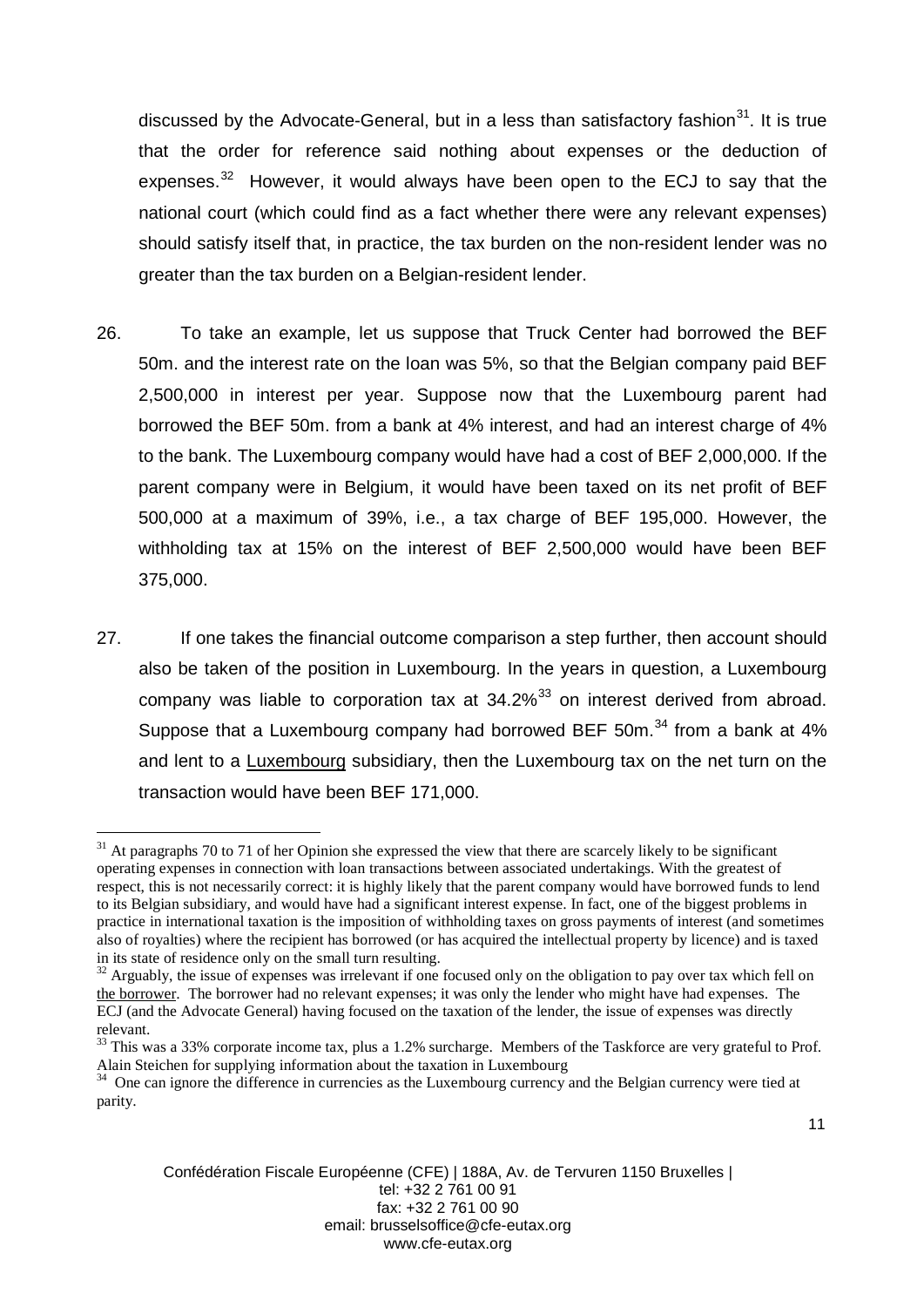- 28. Now suppose that the Luxembourg company had lent the same amount to a Belgian company. It would be necessary to take account of the BEF 375,000 of tax withheld in Belgium at the rate of 15%. The elimination of double taxation article in the DTC operated in a particularly unusual form, with the result that no credit was granted for Belgian tax.<sup>[35](#page-12-0)</sup> Instead, the Belgian tax was a deductible expense. In the scenario assumed here, the Belgian tax would have swelled the expenses from BEF 2,000,000 to BEF 2,375,000. There would still, therefore, have been Luxembourg tax to pay on the net amount of BEF 125,000 – i.e., approximately BEF 42,500 further to pay in terms of Luxembourg tax. The overall tax bill would have been BEF 417,500 (Belgian tax of BEF 375,000 and Luxembourg tax of BEF 42,500) when the net turn to the Luxembourg parent was only BEF 500,000. An effective tax rate of 83.5%.
- 29. Taking this example as a base, one can ask several questions. Would a Luxembourg company have lent to another Luxembourg company or to a Belgian company? Would a Belgian company have borrowed from its Luxembourg parent or (assuming the other 52% of the shares had been held by a Belgian company) from its Belgian parent?

Points that the ECJ did not consider

30. It is worth mentioning briefly that there were a number of relevant issues, some of them discussed by the Advocate-General, which are not considered at all in the ECJ's judgment.

<span id="page-12-0"></span> $35$  This is another unique feature of the case – the provision in the DTC for elimination of double taxation was in a very different form from the standard, OECD-Model provision.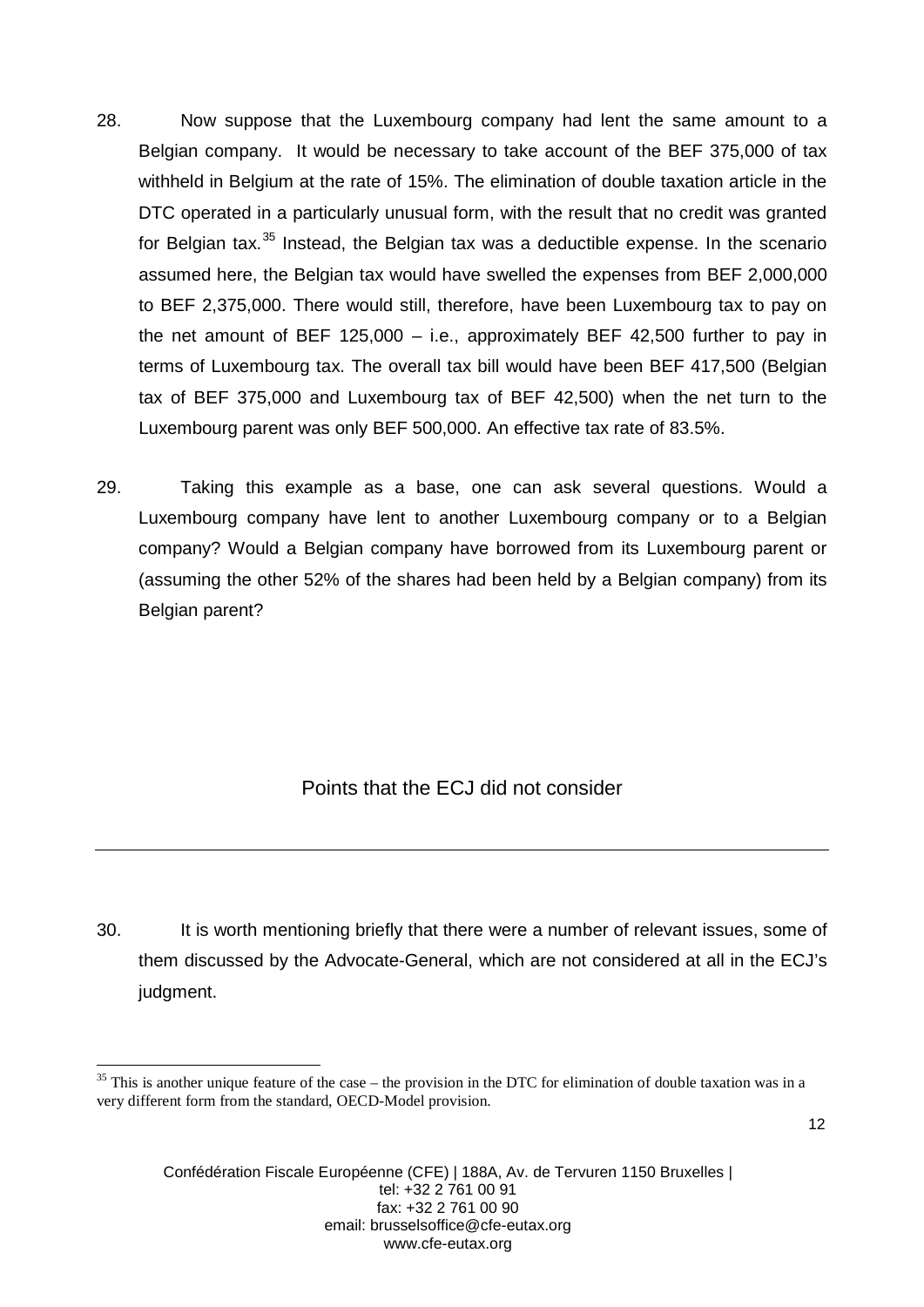#### *Mutual assistance in the recovery of taxes*

- 31. The first of these is the role of provisions for co-operation between member states in the collection of foreign tax debts. In Scorpio the ECJ had expressly noted that the case preceded the extension of the Directive on Mutual Assistance in the Recovery of Duties to cover the taxes in issue<sup>[36](#page-13-0)</sup>. Thus, for the years in question, there was no alternative to a withholding tax by requesting assistance from the member state of residence of the recipient.
- 32. Similarly, the facts in Truck Center predated the extension of the Directive. However, as was noted by the Advocate-General (see paragraph 42 of her Opinion) there was a separate convention between the Benelux countries dating from  $5<sup>th</sup>$ September 1952 on Mutual Assistance in the Recovery of Tax Claims which, on its face, would have allowed the Belgian Government to request assistance from the Luxembourg Government<sup>[37](#page-13-1)</sup>. The Advocate-General concludes that, even if provisions for the mutual assistance in collection of taxes were in existence, the withholding tax of tax at source was a proportionate response which would have generally saved costs both for the state of source and for the taxpayer.
- 33. The ECJ did not consider this aspect of the case at all. Having found that the difference in treatment was neither discriminatory nor (one assumes) restrictive, it was not necessary to consider the issue of justification or proportionality. The failure to consider this issue may again be regarded as another special feature of the case.

### *Tax treatment in the residence State*

34. Secondly, there was no information whatsoever in the case about the tax treatment in Luxembourg, other than that there would have been no withholding tax on interest paid from a Luxembourg resident to a Belgian resident. There is an ongoing discussion as to whether, in circumstances such as this, it is appropriate to look only at

<span id="page-13-0"></span> $36$  Council Directive 76/308/EEC which was not extended to most direct taxes until Council Directive 2001/44/EC of  $15<sup>th</sup>$  June 2001.

<span id="page-13-1"></span> $37$  It is worth noting that the database of the International Bureau for Fiscal Documentation includes that 1952 convention, but notes that its status – whether it was in force or had been abandoned – was "uncertain".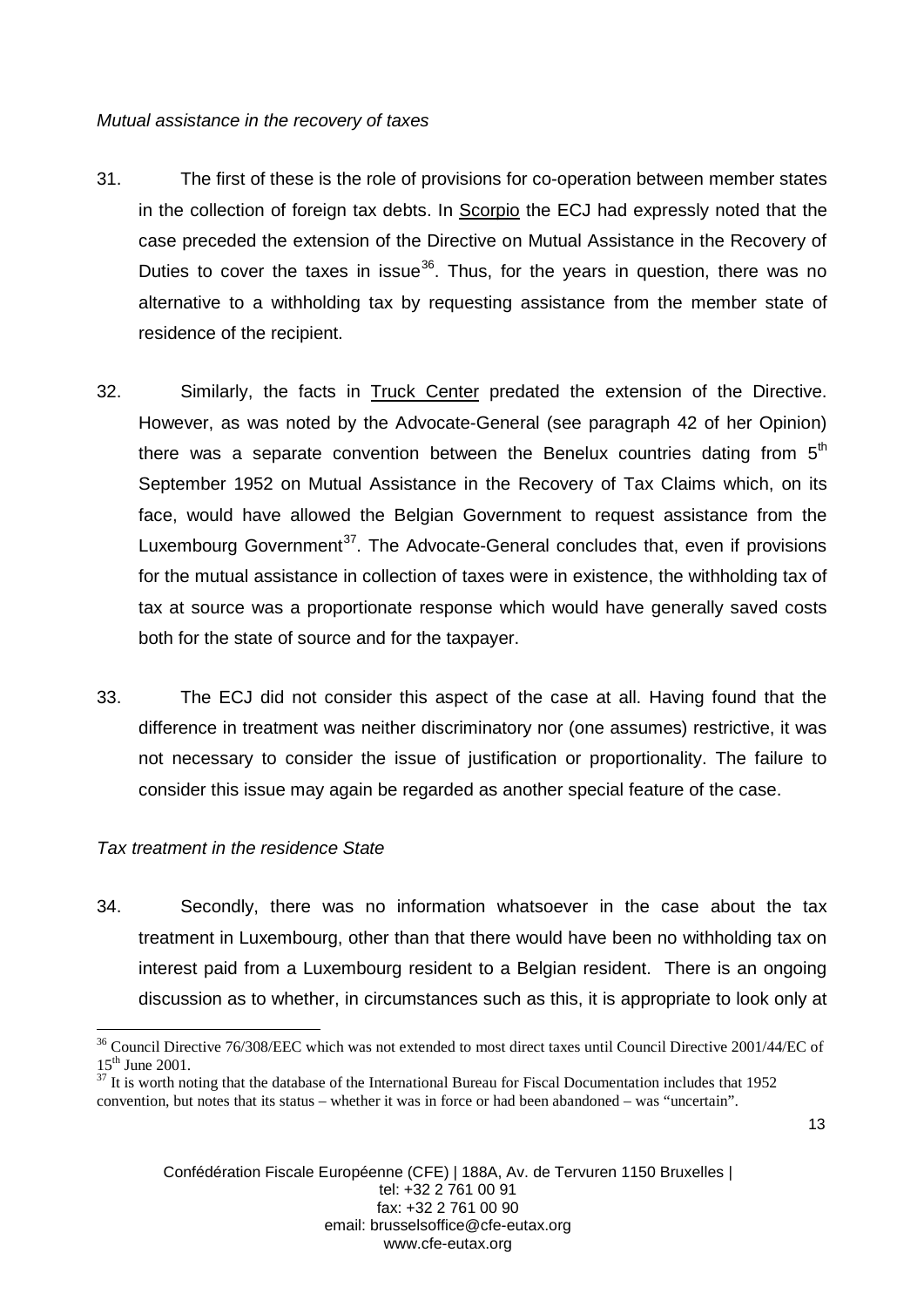the one country (here the country of source) or to look at the tax treatment in both countries. However, the ECJ considered the restriction on the withholding tax in Belgium under Article 11 of the DTC, and also quoted the somewhat unusual provisions of Article 23 dealing with the elimination of double taxation. In the context of a double taxation convention generally, it is essential to consider any provisions that are directed at the state of source also in the light of the equivalent of Article 23 (which is directed at the state of residence). Once one is directed to look at the state of residence, it should follow that one should also take into account the tax treatment in that state. The ECJ totally fails to consider the tax treatment in Luxembourg.

### Concluding comments

- 35. The Advocate-General notes in the opening part of her Opinion that the facts here preceded the Interest and Royalties Directive. To that extent, this case describes a position which has been overtaken by Community legislation, a factor which also weakens the authority of the case.
- 36. There are two critical issues that are raised by this case. The first critical issue is whether residents and non-residents are ever or never in an objectively comparable position. The development of ECJ case law on individuals, while starting from the assumption that residents and non-residents are not objectively comparable, has become more refined and has asked whether, with respect to a particular tax rule, residents and non-residents are in practice objectively comparable. This case fails to consider that issue properly.
- 37. The second is whether a Member State can retain a withholding tax on crossborder payments where it has no equivalent withholding of tax on payments to a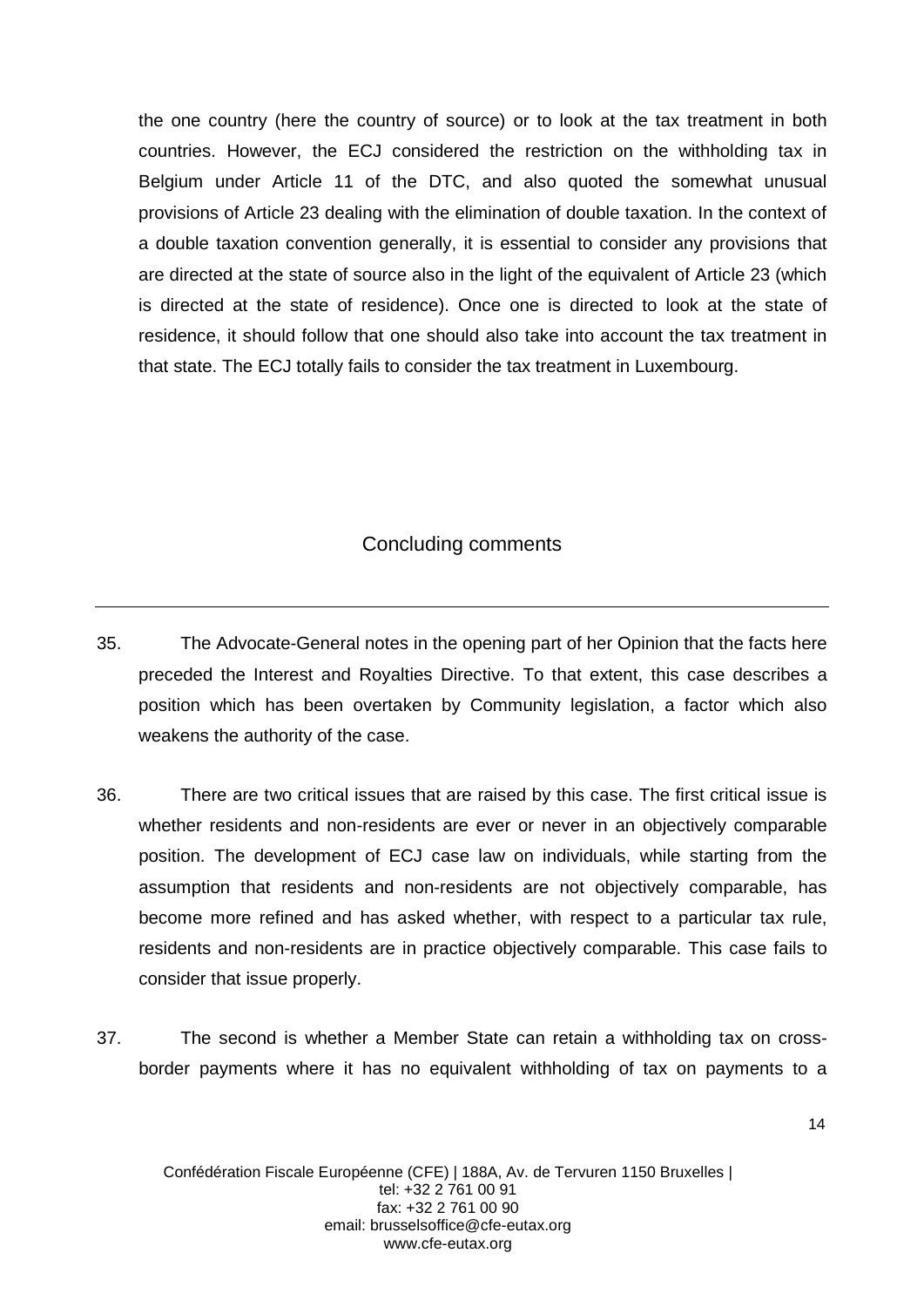resident. That question has two facets: a possible infringement of the fundamental freedoms with respect to the payer, and with respect to the payee. As explained above, the ECJ confuses those two issues.

- 38. For the payer the question is whether he is unjustifiably disadvantaged, by having to withhold and pay over the tax, by comparison with a payment to a person resident in the same state.
- 39. For the payee, the question is whether he is disadvantaged by comparison with a resident recipient of equivalent payments.
- 40. In principle, it ought to be possible to retain a withholding tax in such circumstances, but provided that the resident payer and the non-resident payee are not disadvantaged in terms of cash flow, taxation on gross or net basis, and tax rates. None of those points were addressed by the ECJ. In other words, when deciding whether, for example, the withholding tax was restrictive, the following issues would have to be addressed:  $38$ 
	- i. If the resident payer has to withhold tax on a payment accrued but not paid when the sum is due to a non-resident, but not withhold tax on an accrual basis to a resident.
	- ii. If the non-resident payee was subject to tax by withholding, while the resident recipient was subject to tax as part of its normal corporation tax assessment, were the rates, base and administration of the taxes similar, or did they operate in a way that was restrictive or discriminatory?
	- iii. In particular, was there a cash flow advantage to a resident recipient when compared with a non-resident recipient?

<span id="page-15-0"></span><sup>&</sup>lt;sup>38</sup> The Advocate General sought to address most of these issues in her Opinion. The ECJ, however, addressed few of these points.